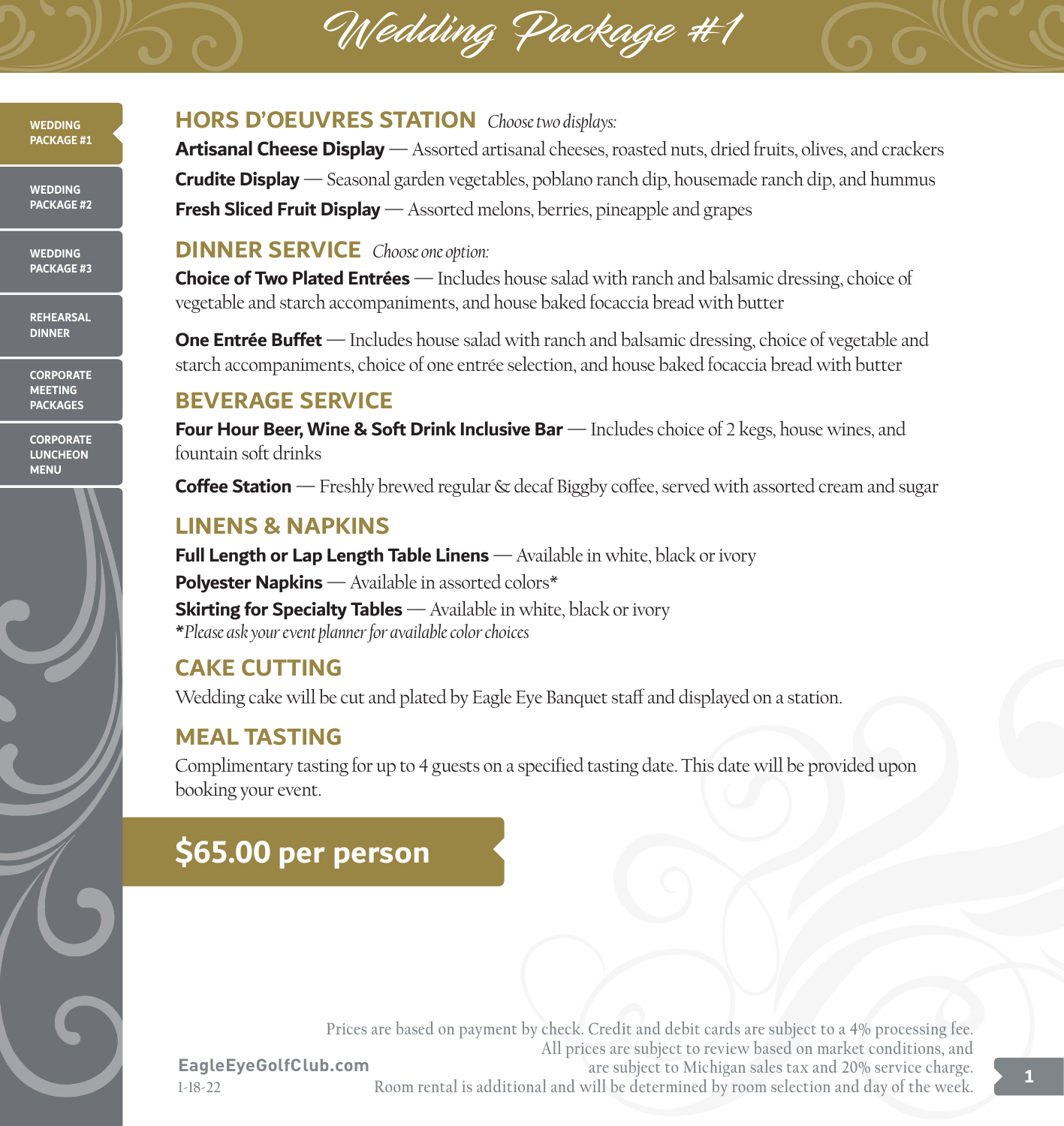# Wedding Package #2

**WEDDING PACKAGE #1**

**WEDDING PACKAGE #2**

**WEDDING PACKAGE #3**

**REHEARSAL DINNER**

**CORPORATE MEETING PACKAGES**

**CORPORATE LUNCHEON MENU**



#### **HORS D'OEUVRES STATION** *Choose two displays in addition to Spinach Artichoke Dip:*

**Artisanal Cheese Display** — Assorted artisanal cheeses, roasted nuts, dried fruits, olives, and crackers **Crudite Display** — Seasonal garden vegetables, poblano ranch dip, housemade ranch dip, and hummus **Fresh Sliced Fruit Display** — Assorted melons, berries, pineapple and grapes **Spinach Artichoke Dip** — House made dip served with naan bread

#### **DINNER SERVICE** *Choose one option:*

**Choice of Two Plated Entrées** — Includes house salad with ranch and balsamic dressing, choice of vegetable and starch accompaniments, and house baked focaccia bread with butter

**Two Entrée Buffet** — Includes house salad with ranch and balsamic dressing, choice of vegetable and starch accompaniments, choice of two entrée selections, and house baked focaccia bread with butter

### **LATE NIGHT SNACK** *Choose one option:*

**Party Pizzas** — Includes choice of three types of pizza

**Nacho Bar** — Includes tortilla chips, queso dip, jalapenos, tomatoes, pickled red onions, black beans and corn, sour cream, salsa, shredded cheddar, sauteed peppers and onions, salsa verde, limes and hot sauce

**Salty Snacks** — Includes housemade chips with garlic & onion dip and freshly popped popcorn with a variety of seasonings, and soft pretzels with warm cheese dip

## **BEVERAGE SERVICE**

**Four Hour Tier I Bar** — Includes choice of 2 domestic or import kegs, house wines, Tier I liquor and fountain soft drinks

**Coffee Station** — Freshly brewed regular & decaf Biggby coffee, served with assorted cream and sugar

# **LINENS & NAPKINS**

**Full Length or Lap Length Table Linens** — Available in white, black or ivory **Polyester Napkins** — Available in assorted colors\* **Skirting for Specialty Tables** — Available in white, black or ivory **\****Please ask your event planner for available color choices*

# **CAKE CUTTING**

Wedding cake will be cut and plated by Eagle Eye Banquet staff and displayed on a station.

# **MEAL TASTING**

**1-18-22**

Complimentary tasting for up to 4 guests on a specified tasting date. This date will be provided upon booking your event.

# **\$75.00 per person**

**EagleEyeGolfClub.com Prices are based on payment by check. Credit and debit cards are subject to a 4% processing fee. All prices are subject to review based on market conditions, and are subject to Michigan sales tax and 20% service charge. Room rental is additional and will be determined by room selection and day of the week. 2**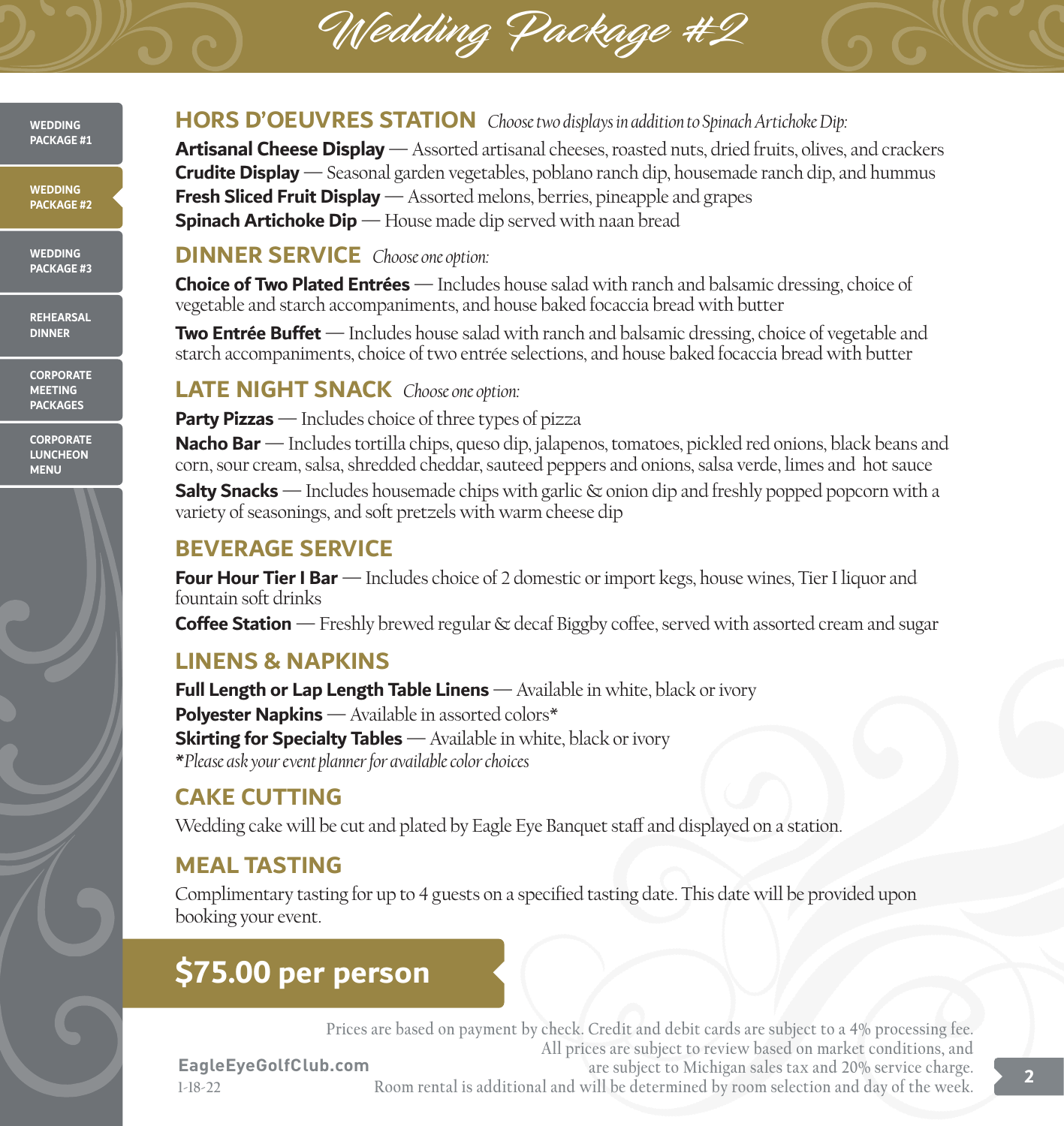# Wedding Package #3



**WEDDING PACKAGE #2**

**WEDDING PACKAGE #3**

**REHEARSAL DINNER**

**CORPORATE MEETING PACKAGES**

**CORPORATE LUNCHEON MENU**



#### **HORS D'OEUVRES STATION** *Choose two displays:*

**Artisanal Cheese Display** — Assorted artisanal cheeses, roasted nuts, dried fruits, olives, and crackers **Crudite Display** — Seasonal garden vegetables, poblano ranch dip, housemade ranch dip, and hummus **Fresh Sliced Fruit Display** — Assorted melons, berries, pineapple and grapes **Charcuterie Display** — Assorted meats, artisanal cheeses, roasted nuts, olives, and toasted baguettes

*Choose two hot items: (1.5 pieces served per item, per person)* **Coconut Shrimp** — Served with a cajun marmalade sauce **Walleye Cakes** — Served with a chipotle aioli **Boneless Chicken Wings** — Served with buffalo sauce, poblano ranch dip, and barbecue sauce **Meatballs** — Choice of BBQ, Swedish, or Asian sweet chili sauce **Beef Bourbon Skewers** — Served with orange wedges and a bourbon glaze **Polenta Mushroom Squares** — Served with sauteed mushrooms and Fontina cheese **Vegetarian Thai Potsticker** — Served with soy sauce and sweet chili garlic sauce

#### **DINNER SERVICE** *Choose one option:*

**Choice of One Duet Entrée** — Includes house salad with ranch and balsamic dressing, choice of vegetable and starch accompaniments, and house baked focaccia bread with butter

**Three Entrée Buffet** — Includes house salad with ranch and balsamic dressing, choice of vegetable and starch accompaniments, choice of three entrée selections, and house baked focaccia bread with butter

### **LATE NIGHT SNACK** *Choose one option:*

**Party Pizzas** — Includes choice of three types of pizza

**Nacho Bar** — Includes tortilla chips, queso dip, jalapenos, tomatoes, pickled red onions, black beans and corn, sour cream, salsa, shredded cheddar, sauteed peppers and onions, salsa verde, limes and hot sauce

**Salty Snacks** — Includes housemade chips with garlic & onion dip and freshly popped popcorn with a variety of seasonings, and soft pretzels with warm cheese dip

### **BEVERAGE SERVICE**

**Four Hour Tier II Bar** — Includes choice of 2 kegs, house wines, Tier II liquor, and fountain soft drinks **Coffee Station** — Freshly brewed regular & decaf Biggby coffee, served with assorted cream and sugar

# **\$85.00 per person**

*Continued on back*

**EagleEyeGolfClub.com 1-18-22 Prices are based on payment by check. Credit and debit cards are subject to a 4% processing fee. All prices are subject to review based on market conditions, and are subject to Michigan sales tax and 20% service charge. Room rental is additional and will be determined by room selection and day of the week. 3**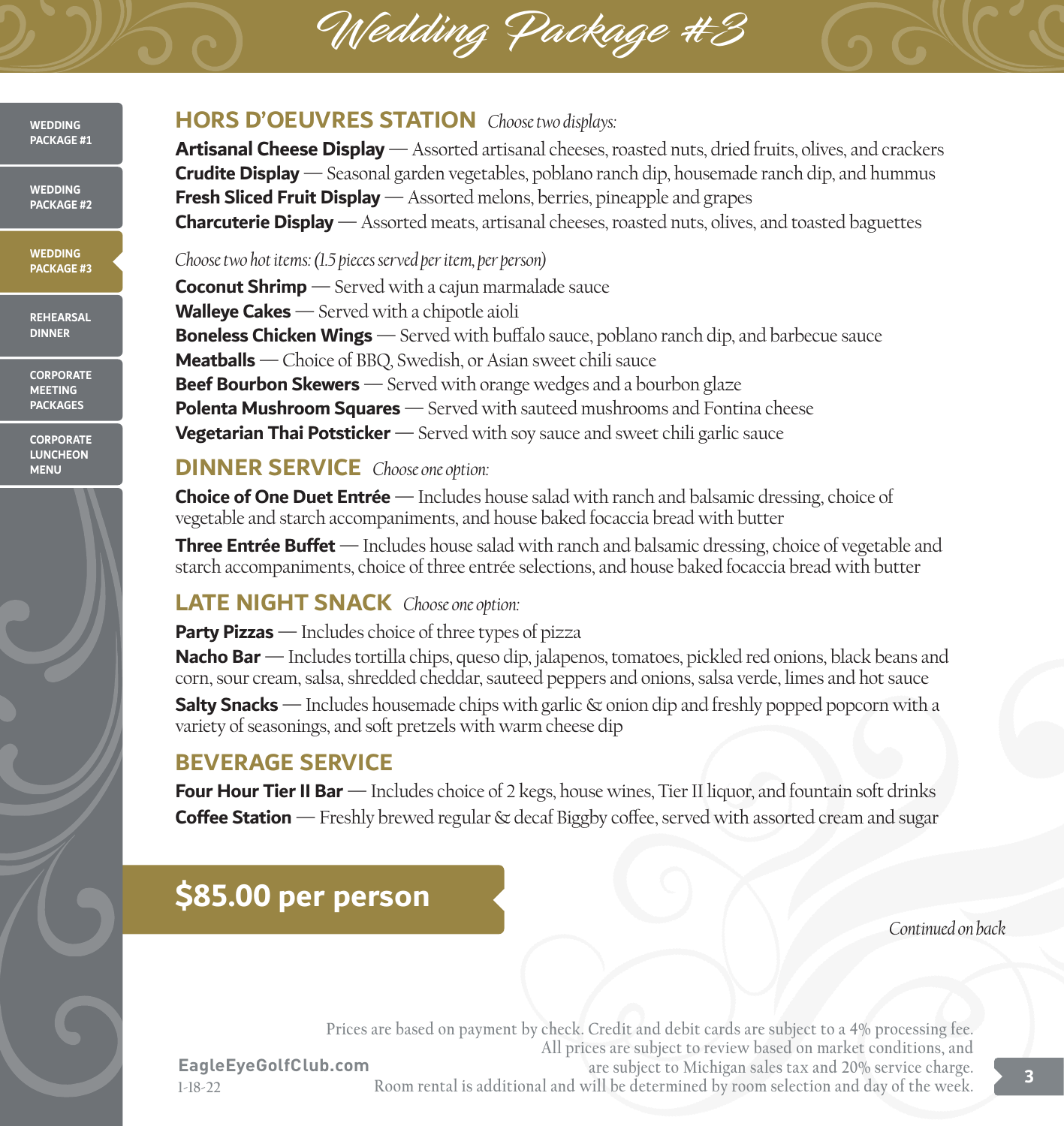# **COLORED LINENS & DECOR**

**Full Length or Lap Length Table Linens** — Available in white, black or ivory **Polyester Napkins or Satin Napkins** — Available in assorted colors\* **Skirting for Specialty Tables** — Available in white, black or ivory **Chair Covers and Sashes** — Chair covers available in white, black or ivory. Sashes available in assorted colors\* **Eagle Eye Warehouse Décor & Premium Linens** — Access to our warehouse with centerpiece and décor options, table runners, overlays, premium linens and premium napkins\*\* *\*Please ask your event planner for available color choices \*\*Warehouse items based on availability and are first come first serve*

#### **CAKE CUTTING**

Wedding cake will be cut and plated by Eagle Eye Banquet staff and displayed on a station.

Wedding Package #3 — *Continued*

### **MEAL TASTING**

Complimentary tasting for up to 4 guests on a specified tasting date. This date will be provided upon booking your event.